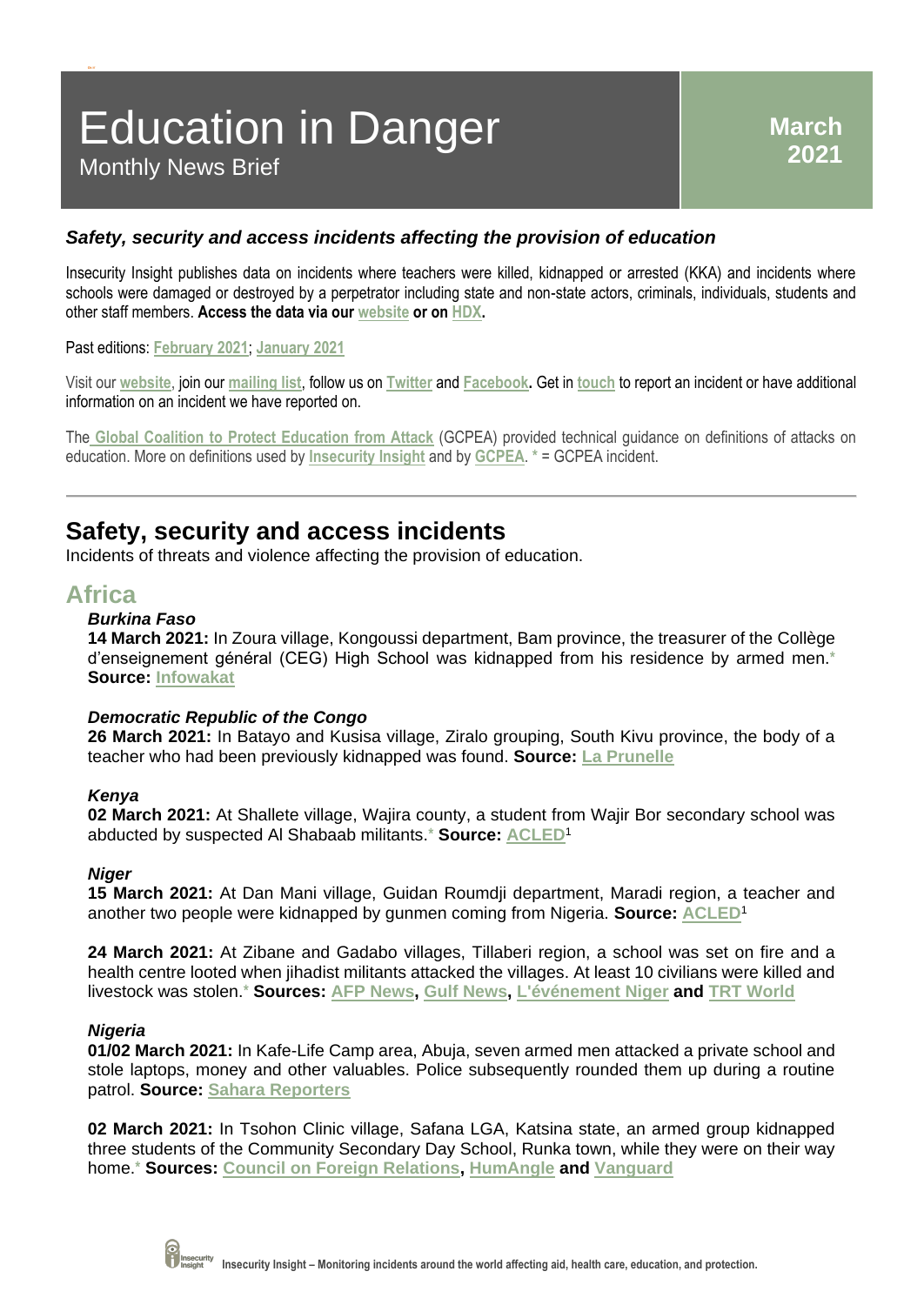**10 March 2021:** In Uromi city, Esan Northeast LGA, Edo state, five gunmen kidnapped two female students and a female lecturer from the National Institute of Construction Technology. The victims were found and rescued by security operatives in a forest on March 14. **Sources: [Eons Intelligence](https://eonsintelligence.com/details/1380972414/abducted-students-and-staff-in-edo-state-regain-freedom-657357229)  [I,](https://eonsintelligence.com/details/1380972414/abducted-students-and-staff-in-edo-state-regain-freedom-657357229) [Eons Intelligence II](https://eonsintelligence.com/details/crime-intelligence-10948010/gunmen-kidnap-two-oou-female-students-1915997761) and [Sahara Reporters](http://saharareporters.com/2021/03/11/bandits-kidnap-two-female-students-worker-edo-national-institute-technology)**

**11 March 2021:** In Afaka locality, Mando Igabi LGA, Kaduna state, around 80 gunmen broke into the Federal College of Forestry Mechanisation at night time through its perimeter fence and abducted more than 211 students and eight members of staff. In the early hours of March 12, all staffers and 172 students, 130 of whom were male and 42 female, were either rescued by security forces or returned by themselves from the bushes where they had gone into hiding, according to conflicting reports. For the release of the remaining 39 students - 16 males and 23 females, including a pregnant woman - the perpetrators have asked for a ransom of NGN500 million. A video widely shared on Facebook showed scenes of the perpetrators in military camouflage holding some of those kidnapped at gunpoint and beating them with whips. **Sources: [ABC,](https://abcnews.go.com/International/wireStory/teachers-abducted-latest-nigeria-school-kidnapping-76473056) [Al Jazeera I\),](https://www.aljazeera.com/news/2021/3/13/nigeria-raises-number-of-missing-students-after-school-raid-to-39) [Al Jazeera II,](https://www.aljazeera.com/news/2021/3/16/abducted-students-in-nigerias-kaduna-safe-governor) [BBC I,](https://www.bbc.com/news/world-africa-56373690) [BBC II,](https://www.bbc.com/news/world-africa-56404673) [CNN,](https://edition.cnn.com/2021/03/14/africa/kidnapped-kaduna-nigeria-students-video-intl/index.html) [Daily Trust,](https://dailytrust.com/breaking-bandits-storm-primary-school-in-kaduna-abduct-teachers-pupils) [Eons Intelligence I,](https://eonsintelligence.com/details/1281712497/breaking-gunmen-invade-school-in-kaduna-abduct-students-368529822) [Eons Intelligence II,](https://eonsintelligence.com/details/news-108923456/kaduna-students-kidnap-army-rescues-172-students-and-eight-staff-several-others-missing-700341491) [Eons Intelligence III,](https://eonsintelligence.com/details/crime-intelligence-10948010/39-students-of-federal-college-of-forestry-mechanization-beg-federal-government-to-rescue-them-as-abductors-demand-n500-million-1380848400) [Reuters,](https://www.reuters.com/article/uk-nigeria-security-kidnapping-idUSKBN2B60EG?taid=604e60bdb7d77200018e4f00&utm_campaign=trueAnthem:+Trending+Content&utm_medium=trueAnthem&utm_source=twitter) [Sahara Reporters I,](http://saharareporters.com/2021/03/14/breaking-bandits-invade-another-school-kaduna) [Sahara Reporters II,](http://saharareporters.com/2021/03/12/exposed-how-nigerian-army-kaduna-government-lied-about-rescuing-172-abducted-students-8) [Sahara Reporters III](http://saharareporters.com/2021/03/12/updated-kidnappers-storm-kaduna-school-abduct-%E2%80%98only-female-students%E2%80%99) and [VOA](https://www.voanews.com/africa/authorities-investigate-kidnapping-three-teachers-northern-nigeria)**

**14 March 2021:** In Ikara town and LGA, Kaduna state, gunmen invaded the Government Science Secondary School, but their plot to abduct 307 students and staff was foiled as security forces engaged the perpetrators in a firefight. **Sources: [Daily Trust,](https://dailytrust.com/breaking-bandits-storm-primary-school-in-kaduna-abduct-teachers-pupils) [Eons Intelligence](https://eonsintelligence.com/details/news-108923456/mass-school-kidnappings-army-foil-bandits-attempt-to-invade-another-school-1187404840) and [Sahara](http://saharareporters.com/2021/03/14/breaking-bandits-invade-another-school-kaduna)  [Reporters](http://saharareporters.com/2021/03/14/breaking-bandits-invade-another-school-kaduna)**

**14 March 2021:** In Olowu area, Ayetoro town, Yewa North LGA, Ogun state, gunmen stormed the Igbole Aibo Quarter area, fired their weapons sporadically and abducted two female students of the Ayetoro Campus, Olabisi Onabanjo University, as they were returning to their hall of residence. The perpetrators demanded a ransom of NGN50 million. The students were released unharmed two days later. It is unclear, however, if a ransom was paid. **Sources: [Eons Intelligence,](https://eonsintelligence.com/details/crime-intelligence-10948010/gunmen-kidnap-two-oou-female-students-1915997761) [Premium Times](https://www.premiumtimesng.com/regional/ssouth-west/449350-kidnapped-university-students-regain-freedom.html)  [Nigeria,](https://www.premiumtimesng.com/regional/ssouth-west/449350-kidnapped-university-students-regain-freedom.html) [The Guardian](https://guardian.ng/news/gunmen-kidnap-two-female-students-of-oou-demand-n50m-ransom/) and [Vanguard](https://www.vanguardngr.com/2021/03/bandits-invade-another-kaduna-school-kidnap-3-teachers/)** 

**15 March 2021:** In Rama village, Birnin Gwari LGA, Kaduna state, bandits on about 12 motorcycles abducted three teachers from the Universal Basic Education Primary School. Several articles reported that three pupils were also kidnapped, however, the provincial government later stated that no pupils were abducted, and that two pupils initially declared missing after the attack were found. **Sources: [ABC,](https://abcnews.go.com/International/wireStory/teachers-abducted-latest-nigeria-school-kidnapping-76473056) [Al Jazeera I,](https://www.aljazeera.com/news/2021/3/16/abducted-students-in-nigerias-kaduna-safe-governor) [Al Jazeera II,](https://www.aljazeera.com/news/2021/3/15/gunmen-kidnap-primary-school-pupils-in-nigerias-northwest-kaduna) [BBC,](https://www.bbc.com/news/world-africa-56404673) [Daily Trust,](https://dailytrust.com/breaking-bandits-storm-primary-school-in-kaduna-abduct-teachers-pupils) [Eons Intelligence,](https://eonsintelligence.com/details/2109205773/breaking-bandits-invade-primary-school-in-kaduna-abduct-students-and-teachers-2049341902) [Premium Times,](https://allafrica.com/stories/202103160083.html) [Sahara Reporters](http://saharareporters.com/2021/03/15/fresh-abduction-three-kaduna-primary-school-pupils-escape-teachers-still-missing) and [VOA](https://www.voanews.com/africa/authorities-investigate-kidnapping-three-teachers-northern-nigeria)**

**As reported on 16 March 2021:** In Katarko community, Gujba LGA, Yobe state, suspected Boko Haram members burned down a primary school and health care centre as part of a wider assault in the area.**\* Source: [Sahara Reporters](http://saharareporters.com/2021/03/16/boko-haram-attacks-yobe-community-burns-school-health-centre)**

**17 March 2021:** In Karji, Chikun LGA, Kaduna, state, two female students of Kaduna State University were abducted along with another civilian during a communal militia attack at Ungwa Waziri. A policeman on duty was killed. **Source: [ACLED](https://acleddata.com/data-export-tool/)**<sup>1</sup>

**21 March 2021:** In Tor Donga, Katsina-Ala LGA, Benue state, an Associate Professor of Nasarawa State University and his wife were attacked and killed by gunmen. **Source: [ACLED](https://acleddata.com/data-export-tool/)**<sup>1</sup>

### *Uganda*

**20 March 2021:** In Masajja Kibila B zone, Ssabagabo-Makindye Municipality, Wakiso district, a primary teacher was shot dead and two other residents injured by Local Defence Unit (LDU) forces when enforcing a curfew. **Source: [Daily Monitor Uganda](https://www.monitor.co.ug/uganda/news/national/ldu-recruit-shoots-teacher-dead-while-enforcing-curfew-3331818)**

### **Asia**

### *Afghanistan*

**Around 13 March 2021:** In Khogyani district, Nangarhar province, nine students and a teacher were killed in a night raid by the Afghan military forces on an Islamic institute and civilian houses.**\* Source: [ACLED](https://acleddata.com/data-export-tool/)**1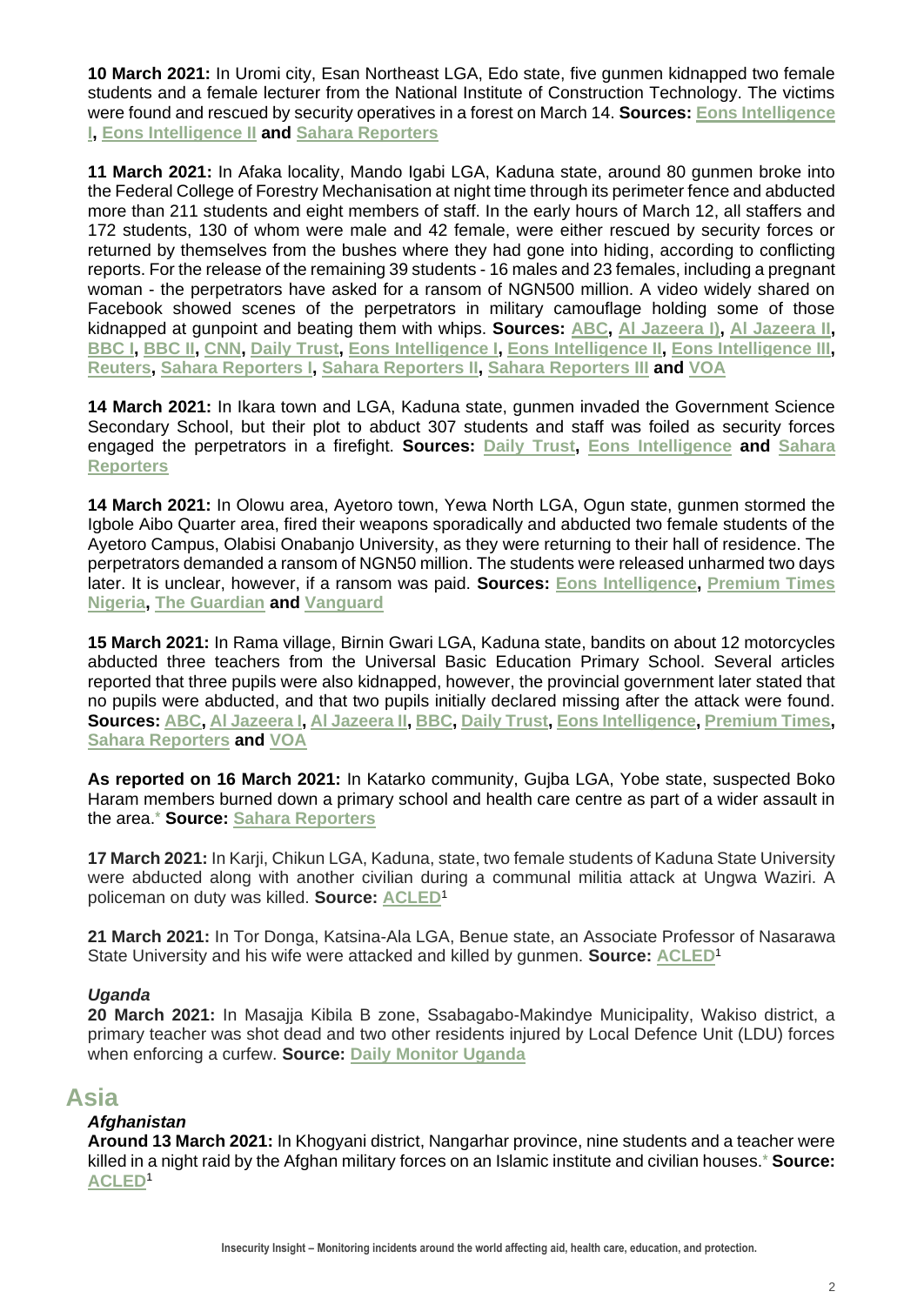**16 March 2021:** In the outskirts of Puli Khumri city and district, Baghlan province, a rocket struck a Baghlan University bus carrying about 25 lecturers and students, killing the driver and a student and injuring six others. The Interior Ministry blamed the Taliban for the attack, but the militant group denied any involvement.**\* Sources: [RFE RL](https://gandhara.rferl.org/a/university-students-targeted-in-latest-violence-in-afghanistan/31153489.html) and [Transcontinental Times](https://www.transcontinentaltimes.com/two-killed-in-baghlan-university-bus-attack-in-afghanistan.html)**

### *Myanmar*

**06-07 March 2021:** In various locations, troops invaded and occupied university campuses as part of their clampdown against nationwide protests over the 01 February coup d'état.**\* Sources: [CNN](https://edition.cnn.com/2021/03/08/asia/myanmar-military-hospitals-mass-strike-intl-hnk/index.html) and [Independent](https://www.independent.co.uk/news/world/asia/myanmar-hospital-university-protest-b1813914.html)**

**07 March 2021:** In Kyauktada township, Yangon state, soldiers and riot police assaulted a medical student wearing a lab coat, before dragging him away. **Source: [Twitter](https://mobile.twitter.com/shafiur/status/1368441224655482881)**

**As reported on 08 March 2021:** In Mandalay city and region, large protests erupted as troops attempted to invade a university, prompting the latter to fire teargas and rubber bullets, leaving several people injured. Two teachers were also beaten.**\* Source: [Independent](https://www.independent.co.uk/news/world/asia/myanmar-hospital-university-protest-b1813914.html)**

**08 March 2021:** In Shwepyithar Township, Yangon-north District, Yangon region, a school was raided, its founder arrested and students beaten by the Myanmar military.**\* Source: [ACLED](https://acleddata.com/data-export-tool/)**

**09 March 2021:** In Shwepyithar township, Yangon-north District**,** Yangon region, the NLD official and vocational school founder who was arrested by police officers during a raid in Shwepyithar township on 8 March, was reportedly tortured and killed by police officers while held in police custody. His wife, who was called to identify his body at Mingalardon military hospital, stated that he appeared to have a bullet hole in his abdomen, although the military claimed that he was injured while trying to escape arrest. Authorities did not allow his wife to retrieve his body.**\* Source: [ACLED](https://acleddata.com/data-export-tool/)**<sup>1</sup>

### *Pakistan*

**09 March 2021:** In Lahore city, Punjab province, Punjab University campus was attacked by gunmen. The perpetrators fled on motorcycles as the police arrived. No damages and casualties reported. **Sources: [ACLED](https://acleddata.com/data-export-tool/)**<sup>1</sup> **and [Daily Pakistan](https://en.dailypakistan.com.pk/09-Mar-2021/gunmen-open-fire-at-punjab-university)**

### **Middle East and North Africa**

### *Syrian Arab Republic*

**05 March 2021:** In al Yarmouk and Mazra'et Maysaloun villages, Raqqa governorate, teachers at the Mazra'et Maysaloun Primary School and al Yarmouk Primary and Secondary School went on strike in protest over the forced conscription campaigns of teachers carried out by Syrian Democratic Forces (SDF) in the two villages. **Source: [SNHR](https://news.sn4hr.org/2021/03/05/strike-by-two-schools-in-al-yarmouk-and-mazraet-maysaloun-villages-over-sdfs-conscription-campaigns-against-teachers/)**

**On 6 March 2021:** In Al Tabqa town, Raqqa countryside, five teachers were arrested by the SDF during a security campaign after allegations teachers were instigating demonstrations against the SDF's conscription campaigns in Raqqa.**\* Source: [ACLED](https://acleddata.com/data-export-tool/)**<sup>1</sup>

**Around 20 March 2021:** In Mare', Azaz district, Aleppo governorate, the body of a school janitor was found at his residence with gunshot wounds to the head. **Source: [ACLED](https://acleddata.com/data-export-tool/)**<sup>1</sup>

**14 March 2021:** In Al Zanfil village, Aleppo governorate, alleged Turkish forces or pro-Turkey militants reportedly targeted the local school while shelling the local village.**\* Source: [Airwars](https://airwars.org/civilian-casualties/ts466-march-14-2021/)**

**21 March 2021:** In Ariha city, Idlib governorate, Syrian government forces shelled Jeel al Ghad School, also known as al Imam Malek School, damaging the school's structure.**\* Source: [SNHR](https://news.sn4hr.org/2021/03/22/damage-to-a-school-in-ariha-city-in-idlib-suburbs-caused-by-syrian-regime-forces-shelling-on-march-21/)**

### *Yemen*

**07 March 2021:** In Taiz city and governorate, an artillery shell attack of unidentified origin wounded seven children, as they left school in the afternoon.**\* Source: [Save the Children](https://www.savethechildren.org/us/about-us/media-and-news/2021-press-releases/yemen-war-seven-injured-leaving-school)**